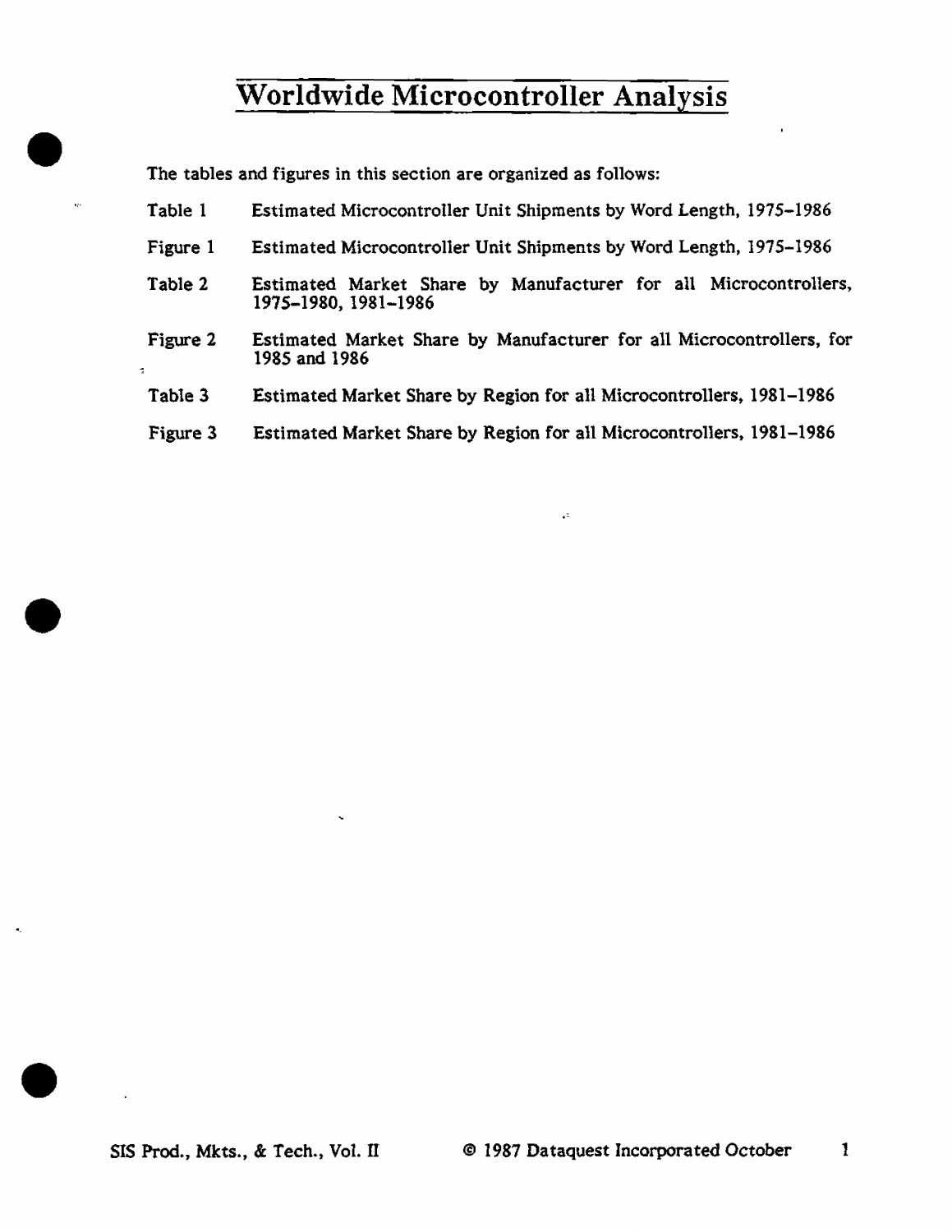### Table 1

#### Estimated Microcontroller Unit Shipments by Word Length 1975-1986 (Thousands of Units)

|                         | 1975            |     | 1976    | 1977    | 1978    | 1979    | 1980    |
|-------------------------|-----------------|-----|---------|---------|---------|---------|---------|
| $4 - B1t$               |                 |     |         |         |         |         |         |
| Shipments               | 500             |     | 760     | 3,400   | 15,959  | 50,525  | 96,080  |
| Percent                 | 93.98%          |     | 75.17%  | 79.35%  | 87.80%  | 81.33%  | 81.54%  |
| 8-Bit                   |                 |     |         |         |         |         |         |
| Shipments               | 32 <sub>2</sub> |     | 251     | 885     | 2,218   | 11,592  | 21,740  |
| Percent                 | 6.02%           |     | 24.83%  | 20.65%  | 12.20%  | 18.66%  | 18.45%  |
| 16-Bit                  |                 |     |         |         |         |         |         |
| Shipments               |                 |     |         |         |         | 5       | 8       |
| Percent                 |                 |     |         |         |         | 0.01%   | 0.018   |
| <b>Total Shipments</b>  |                 | 532 | 1,011   | 4,285   | 18,177  | 62,122  | 117,828 |
| Percent                 | 100.00%         |     | 100.00% | 100.00% | 100.00% | 100.00% | 100.00% |
|                         | 1981            |     | 1982    | 1983    | 1984    | 1985    | 1986    |
| $4 - B1t$               |                 |     |         |         |         |         |         |
| Shipments               | 133,549         |     | 158,183 | 171,945 | 193,435 | 177,038 | 259,171 |
| Percent                 | 79.25%          |     | 74.49%  | 65.47%  | 54.17%  | 52.02%  | 55.90%  |
| $8 - B1t$               |                 |     |         |         |         |         |         |
| Shipments               | 34,931          |     | 54,114  | 90,615  | 163,510 | 163,067 | 204,084 |
| Percent                 | 20.73%          |     | 25.48%  | 34.50%  | 45.79%  | 47.91%  | 44.02%  |
| 16-Bit                  |                 |     |         |         |         |         |         |
| Shipments               | 36              |     | 50      | 89      | 123     | 232     | 399     |
| Percent                 | 0.029           |     | 0.03    | 0.03%   | $0.03*$ | 0.07%   | 0.09    |
| Total Shipments 168,516 |                 |     | 212,347 | 262,649 | 357,068 | 340,337 | 463,654 |
| Percent                 | 100.00%         |     | 100.00% | 100.00% | 100.00% | 100.00% | 100.00% |

Source: Dataquest October 1987 •

•

•

-2

 $\mathcal{P}_1$ 

 $\overline{a}$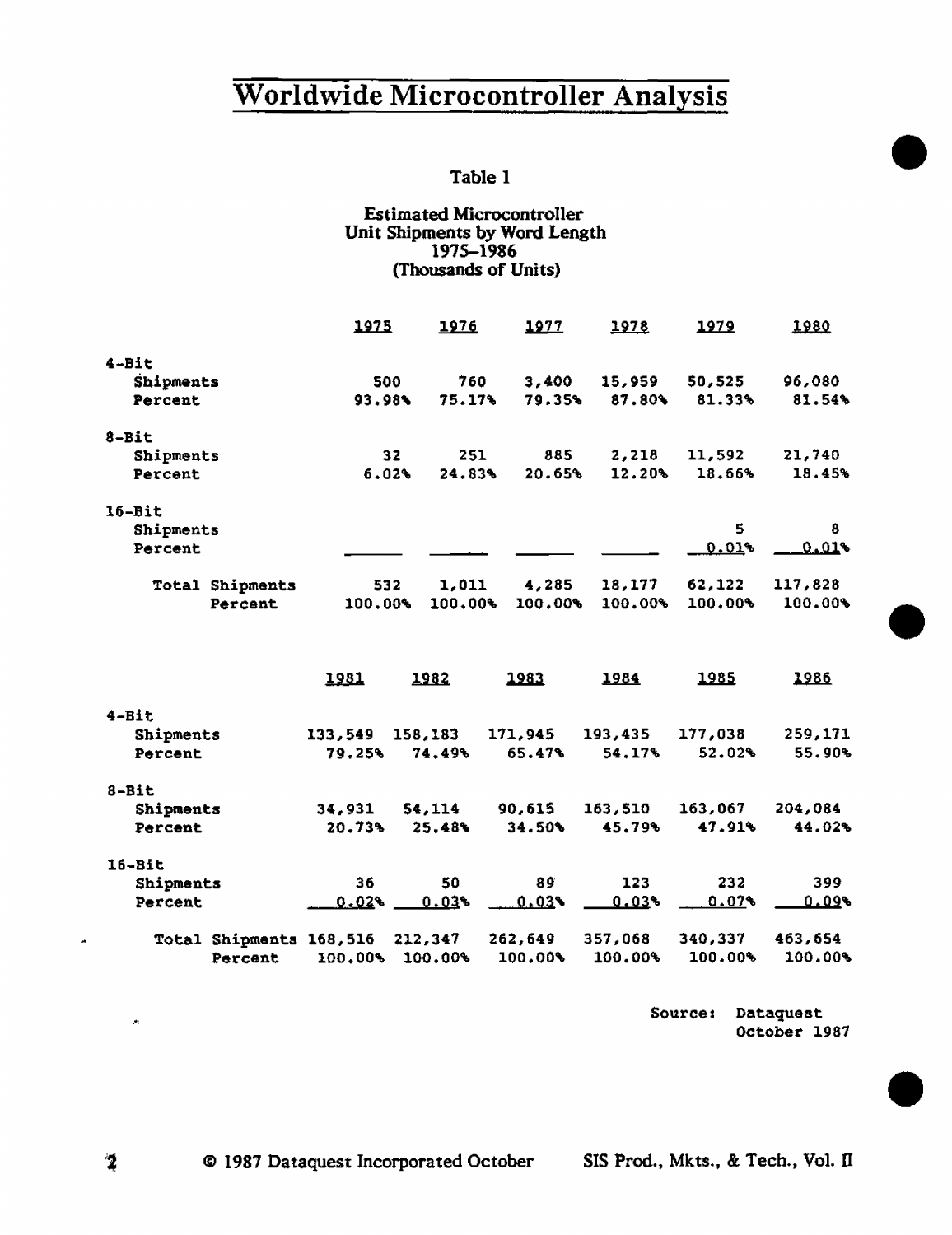Figure 1

Estimated Microcontroller Unit Shipments by Word Length 1975-1986

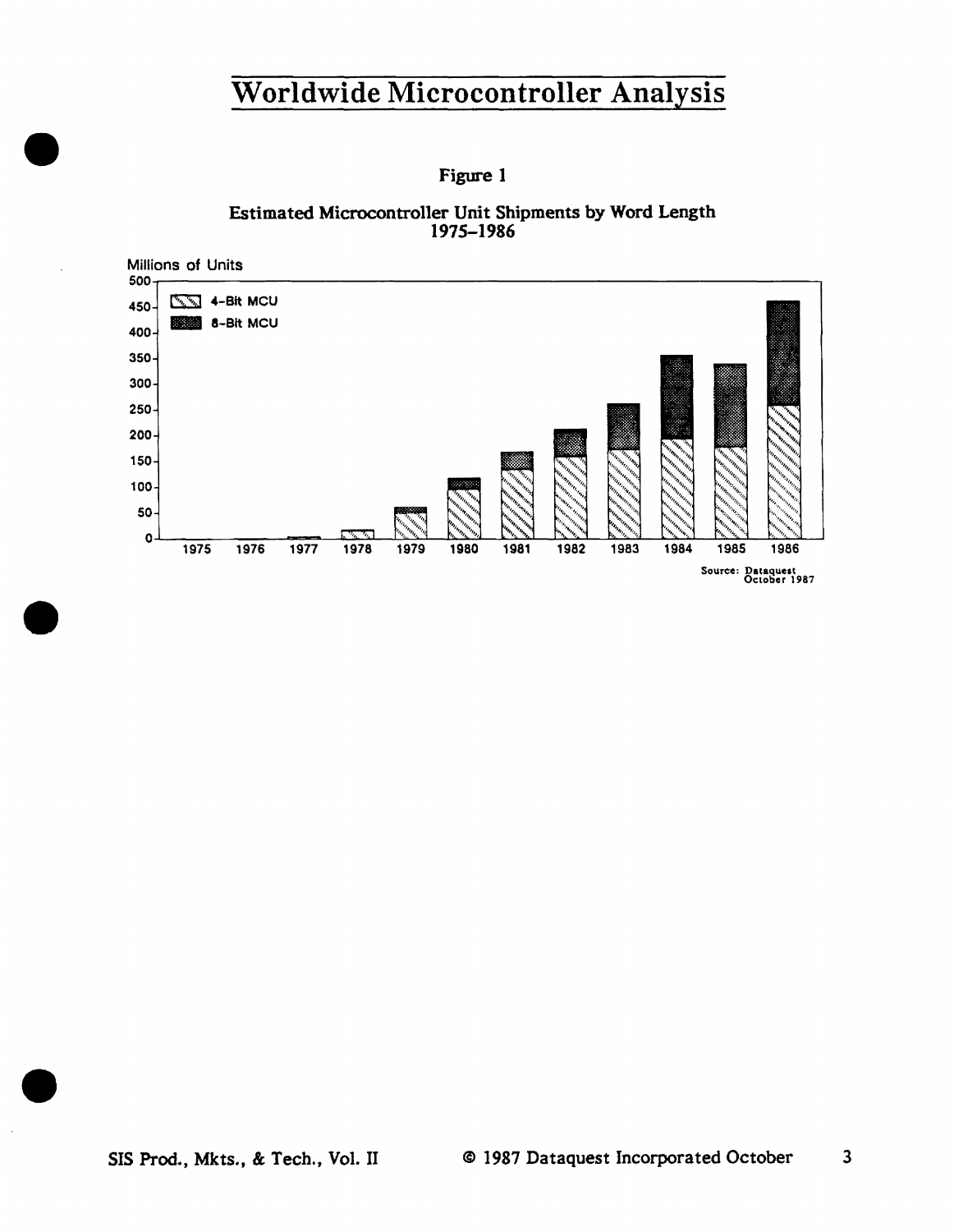# Worldwide Microcontroller Analysis Table 2<br>
t Share by Manyfacturer

#### Estimated Market Share by Manufacturer for all Microcontrollers 1975-1980

|                                     | 1975         | 1976     | 1977    | 1978    | 1979                | 1980           |  |
|-------------------------------------|--------------|----------|---------|---------|---------------------|----------------|--|
| <b>NEC</b>                          |              |          |         | 8.33%   | 14.14%              | 15.04%         |  |
| Mitsubishi<br>Matsushita<br>Toshiba |              |          |         |         | 7.08                | 8.76           |  |
| <b>National</b>                     |              |          |         | 12.79   | 9.03                | 10.02          |  |
| Hitachi                             |              |          |         | 2.26    | 1.05                | 1.21           |  |
| Motorola                            |              |          |         | 0.50    | 1.29                | 1.30           |  |
| <b>Texas Instruments</b>            | 9.40%        | 30.66%   | 65.93%  | 51.71   | 42.02               | 37.35          |  |
| Philips                             |              |          |         |         |                     | 0.02           |  |
| Intel                               |              |          | 2.45    | 2.86    | 4.22                | 5.03           |  |
| Oki                                 |              |          |         |         |                     | 0.08           |  |
| Sharp                               |              |          |         |         | 0.58                | 5.60           |  |
| Thomson<br>Fujitsu                  |              |          |         |         |                     | 0.54           |  |
| Signetics                           |              |          |         |         | 0.29                | 0, 11          |  |
| SGS                                 |              |          |         |         | $\sigma_{\rm{max}}$ | <b>Provide</b> |  |
| General Instrument                  |              |          |         | 2.48    | 6.60                | 4.75           |  |
| Siemens                             |              |          |         |         |                     | 0.02           |  |
| Others                              | <u>90.60</u> | $-69.34$ | 11.62   | 19.07   | 13.70               | <u> 10.17</u>  |  |
| Total                               | $100.00*$    | 100.00%  | 100.00% | 100.00% | 100.00%             | 100.00%        |  |

(Continued)

•

4 © 1987 Dataquest Incorporated October SIS Prod., Mkts., & Tech., Vol. II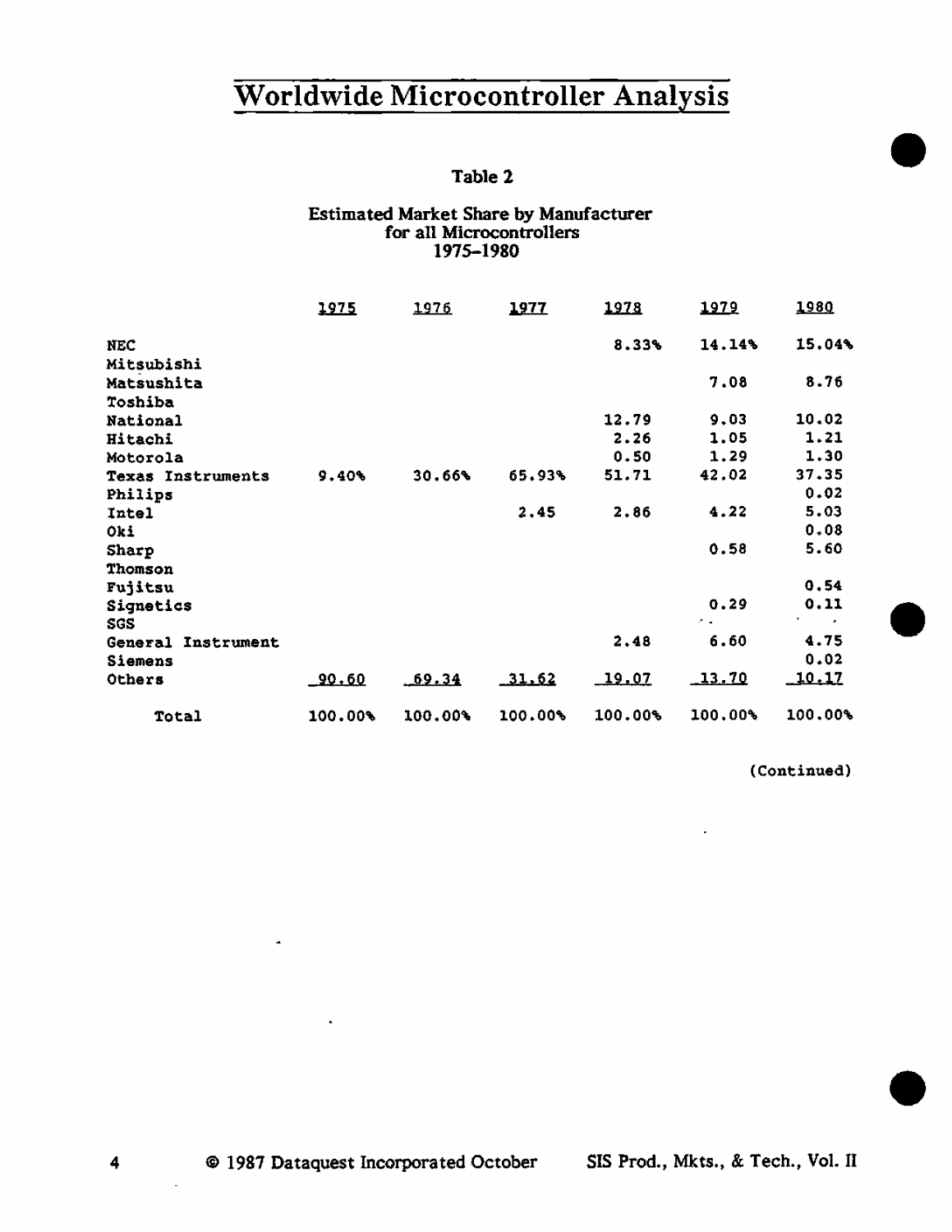#### Table 2 (Continued)

#### Estimated Market Share by Manufacturer for all Microcontrollers 1981-1986

|                    | 1981        | 1982      | 1983        | 1984    | 1985        | 1986      |
|--------------------|-------------|-----------|-------------|---------|-------------|-----------|
| <b>NEC</b>         | 16.53%      | 20.49%    | 20.39%      | 23.75%  | 21.34%      | 19.22%    |
| Mitsubishi         |             |           |             |         | 4.44        | 12.46     |
| Matsushita         | 7.42        | 7.64      | 9.54        | 8.10    | 9.41        | 9.81      |
| Toshiba            | 0.21        | 7.73      | 11.11       | 9.29    | 10.31       | 8.98      |
| National           | 7.80        | 9.10      | 9.64        | 9.40    | 8.55        | 7.46      |
| Motorola           | 2.99        | 4.52      | 6.53        | 6.41    | 7.81        | 7.26      |
| Hitachi            | 11.57       | 10.55     | 9.26        | 8.23    | 8.86        | 7.01      |
| Texas Instruments  | 23.47       | 12.39     | 4.84        | 2.63    | 1.58        | 4.01      |
| Philips            | 0.22        | 0.60      | 1.37        | 2.89    | 3.52        | 3.96      |
| Intel              | 4.96        | 5.48      | 6.18        | 7.60    | 4.43        | 3.87      |
| Oki                | 0.33        | 1,23      | 2.48        | 2.46    | 2.67        | 2.66      |
| Sharp              | 7.84        | 5.89      | 5,30        | 4.68    | 3.17        | 2,12      |
| Thomson            |             |           | 0.06        | 0.99    | 1.97        | 1.82      |
| Fujitsu            | 7.46        | 6.81      | 4.68        | 3.00    | $\bullet$   | $\bullet$ |
| Signetics          | 0.00        | 0.08      | 0.81        | 2.15    | 1.91        | 1.30      |
| <b>SGS</b>         |             |           |             |         | 大大          | 1.17      |
| General Instrument | 2.45        | 1.98      | 2.52        | 2.65    | 2.19        | 1.15      |
| Siemens            | 0.50        | 1.03      | 1.08        | 1.09    | 1.28        | 1.04      |
| Others             | <u>6.25</u> | 4.48      | <u>4.30</u> | 4.68    | <u>6.56</u> | 4.70      |
| Total              | 100.00%     | $100.00*$ | 100.00      | 100.00% | 100.00%     | 100.00%   |

\*Consolidated with Others due to insufficient data. \*\*Less than 1 percent in previous years and consolidated with Others.

> Source: Dataquest October 1987

 $\mathbf{u}$  .

•

•

•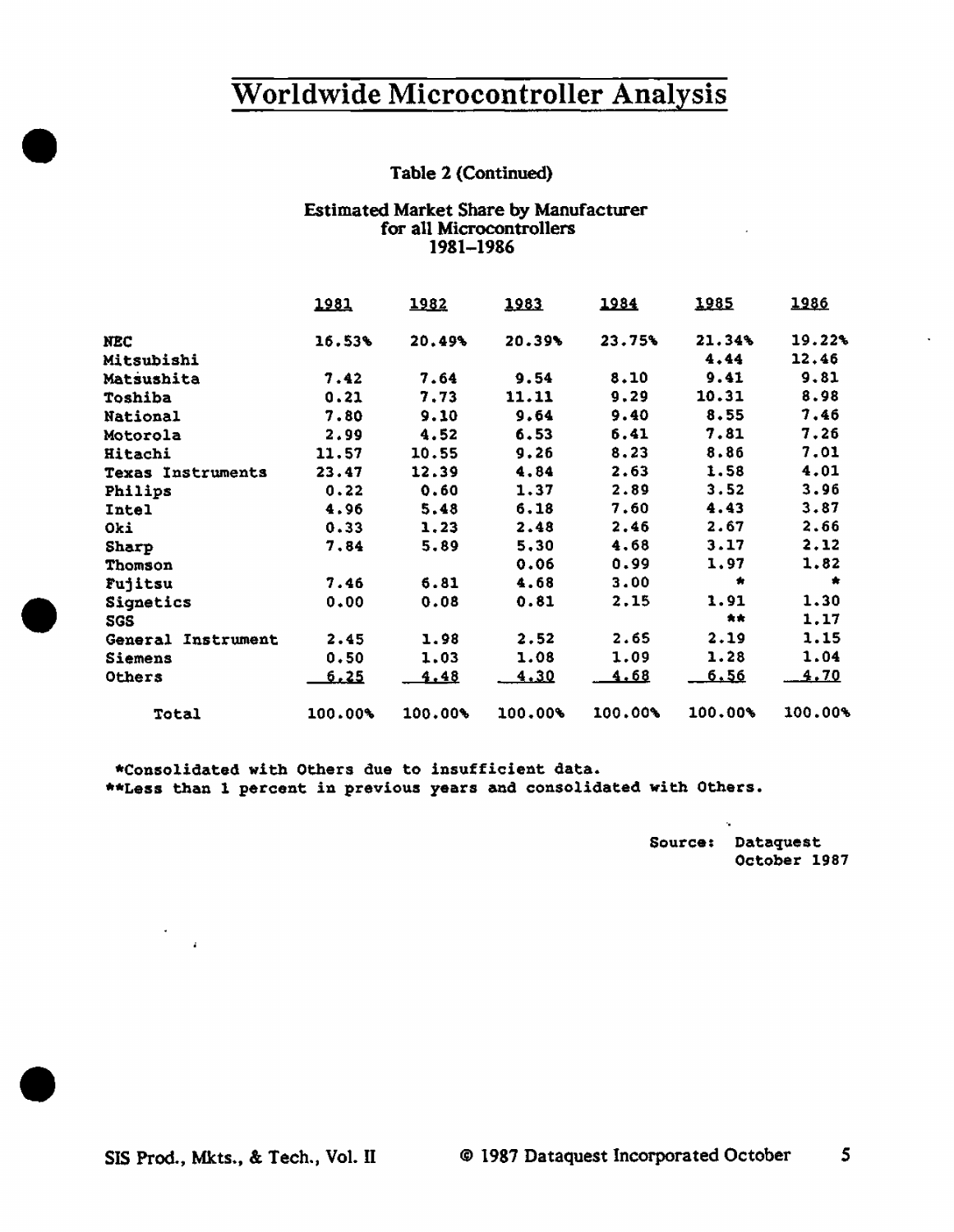

Estimated Market Share by Manufacturer for all Microcontrollers 1985 and 1986



Source: Dataquest October 1987

•

•

•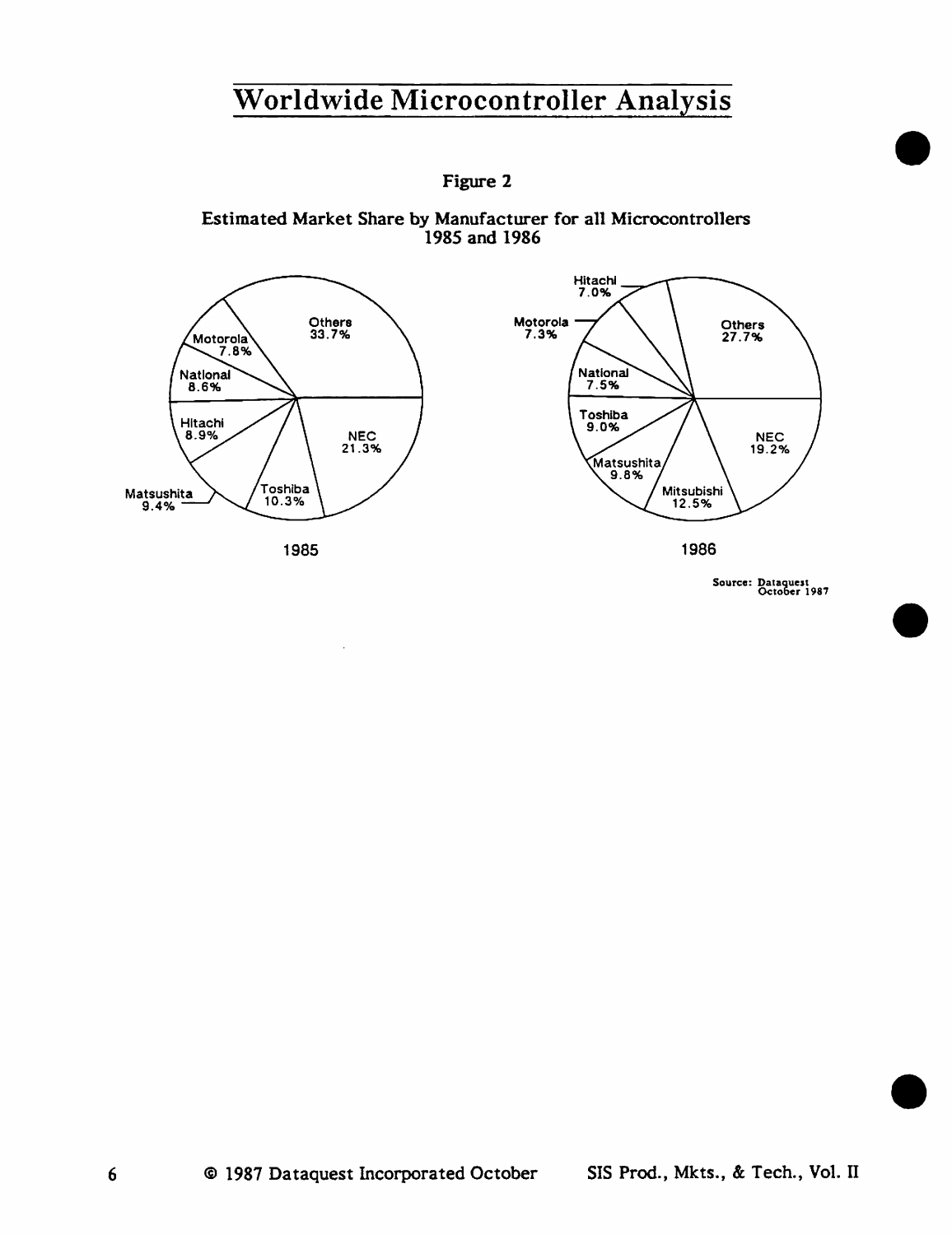### Table 3

#### Estimated Market Share by Region for all Microcontrollers 1981-1986 (Thousands of Units)

|                      |                         | 1981    | 1982             | 1983      | 1984       | 1985      | 1986                  |
|----------------------|-------------------------|---------|------------------|-----------|------------|-----------|-----------------------|
| Europe               |                         |         |                  |           |            |           |                       |
| Shipments            |                         | 1,475   | 4,517            | 8,978     | 21,500     | 26,944    | 46,721                |
| Percent              |                         | 0.88%   | 2.13%            | 3.42%     | 6.00%      | 7.92%     | 10.08%                |
| Japan                |                         |         |                  |           |            |           |                       |
| Shipments            |                         | 86,524  | 128,129          | 164,560   | 213,265    | 212,718   | 295,953               |
| Percent              |                         | 51.34%  | 60.34%           | 62.65%    | 59.52%     | 62.50%    | 63.83%                |
| <b>United States</b> |                         |         |                  |           |            |           |                       |
| <b>Shipments</b>     |                         | 80,517  | 79,701           | 89,111    | 123,545    | 100,675   | 120,980               |
| Percent              |                         |         | $47.78\%$ 37.53% | $-33.93*$ | $-34.48\%$ | $-29.58%$ | $-26.09$ <sup>6</sup> |
|                      | Total Shipments 168,516 |         | 212,347          | 262,649   | 358,310    | 340,337   | 463,654               |
|                      | Percent                 | 100.00% | 100.00%          | 100.00%   | 100.00%    | 100.00%   | 100.00%               |

Source: Dataquest October 1987

 $\mathbf{I}$ 

•

•

•